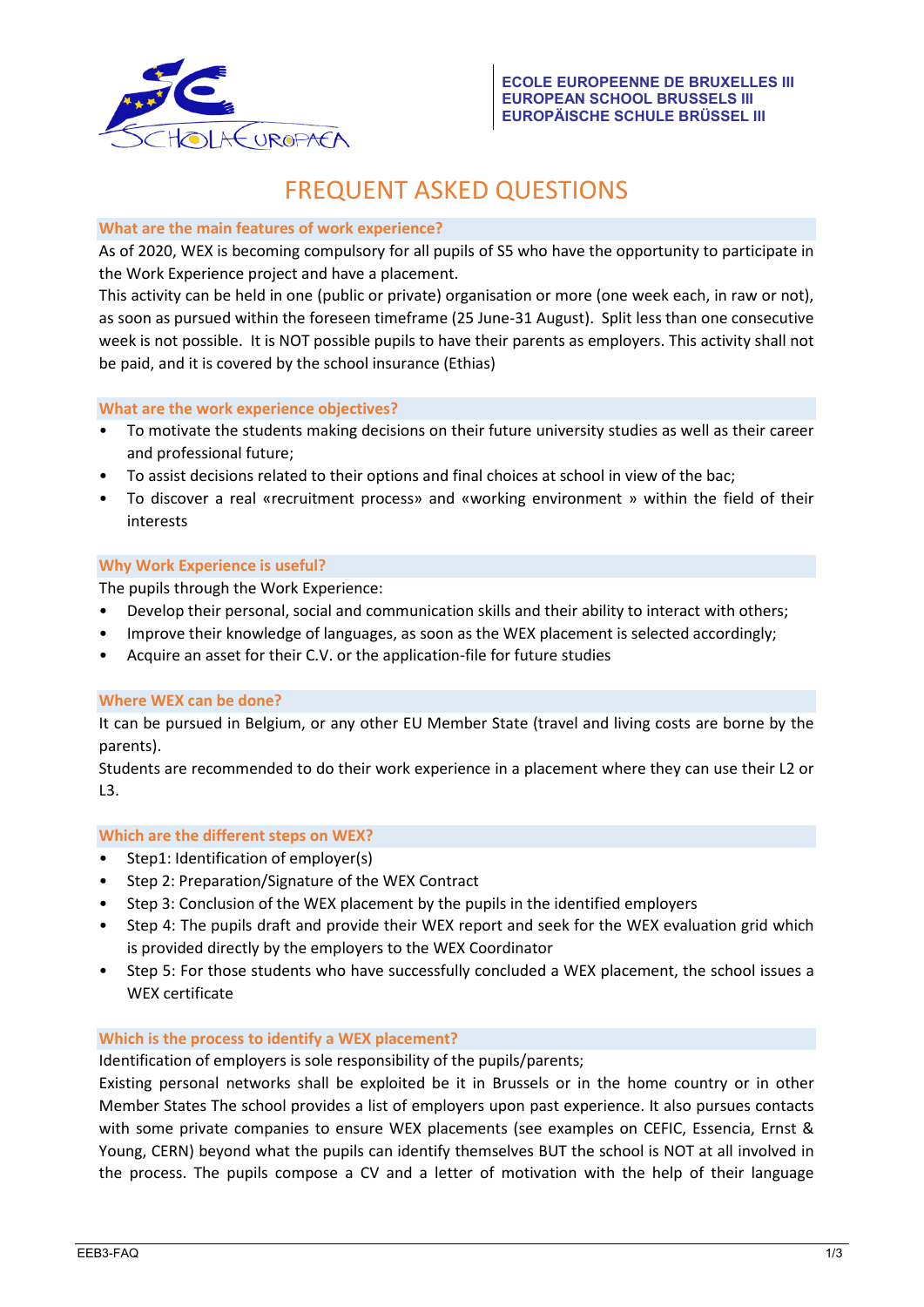

teachers as necessary (CV template is provided on the website) Pupils should be fully involved in the process to experience a real recruitment with all features: application, interviews, possible rejections, evaluation etc. Pupils should not wait the very last moment to seek for employers. The school provides a supporting letter to be used by the pupils in the identification process for employers (template is provided on the website).

#### **Which is the list of employers upon past experience?**

• National administration • Embassies, Permanent Representations of MS to EU • European Council, European Commission, European Parliament, • Multinational organisations (eg Eurocontrol) • European External Action Service (EEAS) • EU Agencies (eg. ENISA, EMSA, FRONTEX, CERN) • NGOs • Independent professionals: Lawyers' offices, architects' studios, Doctors • Banks, Consultancy companies, insurance agencies, • Newspapers, TV-Radio stations, broadcasting • Hospitals, Clinics, Animal clinics • Natural Science Institutes, laboratories • Hotels, museums, tourist-offices, Airlines • Private sector: Pharmaceutical companies, factories

## **Which is the process to conclude the WEX contract?**

The school provides a work experience contract which makes the placement legal and gets the pupils covered by its insurance during the WEX placement (template is provided on the website). As soon as the employer is identified, download the WEX contract template to be signed timely in three copies by the employer, the parents, the pupils and the school Deputy Director as last signatory. The pupils shall provide three signed (original) copies by the employer, parents and the pupil to the WEX coordinator who will seek the School Deputy Director's signature. If not possible for three original copies, at least one shall be original and the rest photo/scan copies. No copies are produced by the school but the three copies should be provided by the pupils. One copy is provided by the pupil to the employer, one stays with the pupil and one is kept by the school. In case an employer prefers a contract to be signed upon own template and not the one provided by the school, the pupils shall contact with the WEX coordinator for guidance on case by case basis.

**Which are special cases of employers?**

• EUROCONTROL • EU Council

#### **How the pupils should behave during the WEX placement?**

As representatives of their school the pupils must behave in an appropriate way which means that they should:

- Follow the dress code
- Arrive on time Be kind
- Make sure that they take the placement seriously

The details of the behavior code are uploaded on the website. The above are part of the evaluation process.

#### **How to write the WEX report?**

When the pupils complete their placement, they will be asked to write a report (of about 1000words) and to submit it to a "Work experience" group created on Teams., upon deadlines as per the WEX calendar This report may be drafted in English, French or German and has to be divided into three sections: